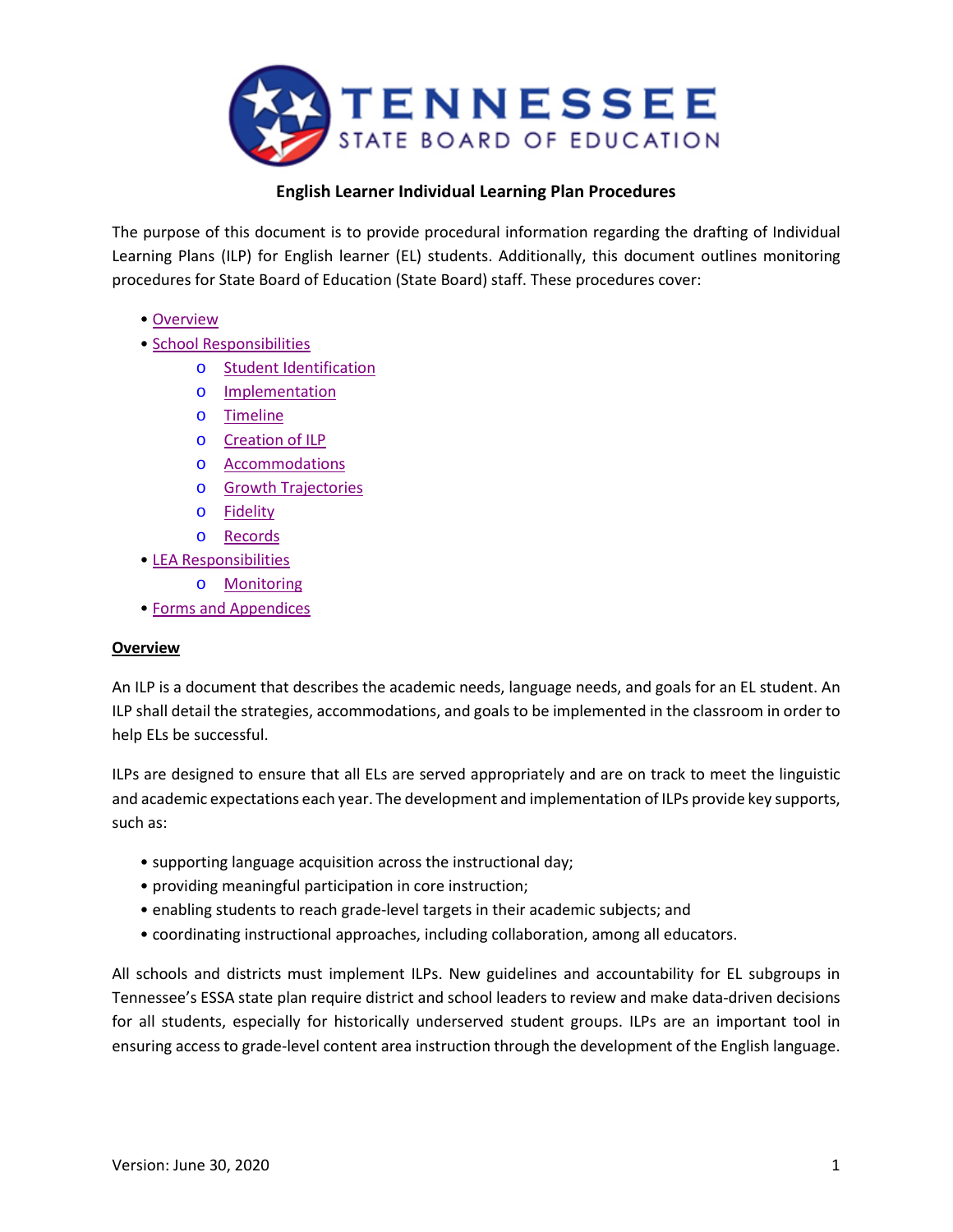

#### **School Responsibilities**

<span id="page-1-0"></span>**Student Identification.** Pursuant to [State Board Policy 3.207](https://www.tn.gov/content/dam/tn/stateboardofeducation/documents/policies/3000/3.207%20ESL%20Program%20Policy%207-27-18.pdf) section (5)(j), all ELs shall have an ILP beginning in the 2018-19 school year. The following students shall receive an ILP:

- Students identified as EL who are receiving English as a second language (ESL) services; and
- ELs whose parents have waived direct ESL services.

The Tennessee Department of Education's Education Information System (EIS) will be the source of identification for students with individual learning plans. Any student marked as "L" or "W" in EIS shall receive an ILP.

<span id="page-1-1"></span>**Implementation.** ILPs are to be incorporated into classroom instruction by all educators serving EL students. An ILP should be based on the WIDA Standards and WIDA Can Do Descriptors. The following elements shall be included:

- General demographic information about the student (name, age, grade, school year);
- WIDA assessment placement proficiency level;
- WIDA ACCESS proficiency level (Listening, Speaking, Reading, Writing, and Composite);
- State and local assessment information;
- Strategies and accommodations for the student to be implemented in all classes;
- Strategies and accommodations for state assessments;
- Description and schedule of ESL services provided to student;
- Goals for the student; and
- Parent, teacher, and student input (if student is at a level to provide meaningful information).

Schools retain the responsibility to create an ILP based on their students' needs. Schools may utilize the [State Board's ILP template.](#page-5-0) If a school chooses to use their own template, the elements listed above shall be included in the ILP.

<span id="page-1-2"></span>**Timeline**. For newly identified students, or for students new to the school, an ILP shall be created within thirty days of receiving the student's scores from the WIDA Screener or WIDA ACCESS. For returning students, an ILP shall be developed within thirty (30) calendar days of the start of the school year.

An ILP shall be updated at least once per academic year, and as needed, such as when goals are met. ILPs are intended to be living documents that reflect a student's current progress, goals, and needs. General education teacher input should be gathered regularly. Every 4.5 weeks, an ILP shall be reviewed to determine student progress towards ILP goals based on formal and informal student benchmarks. If student learning goals are met, the goals should be adjusted and updated. If student accommodations change, these should be adjusted as well. The comments section shall be updated with new comments from teachers, parents, and students (if appropriate) every nine (9) weeks.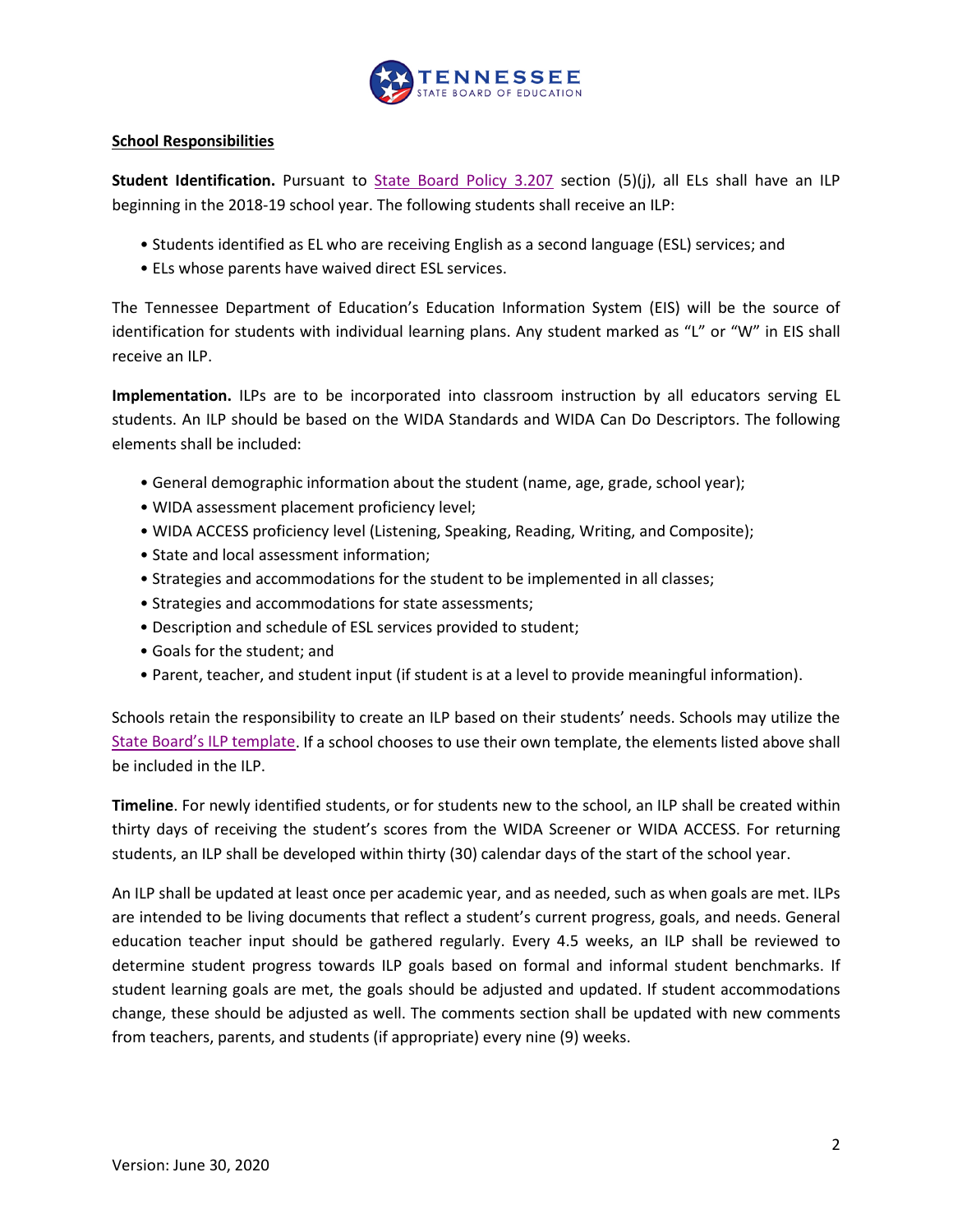

<span id="page-2-0"></span>**Creation of ILP.** Generally, ILPs will be developed by ESL teachers in collaboration with other content area and general education teachers, school leaders, counselors, parents, and/or the student. The lead developer does not have to be an ESL teacher.

Parents or guardians shall be included in the ILP process. The ILP team shall meet with parents/guardians once per school year to review the ILP.

If the student is at a level to provide meaningful information to the process, the ILP should be shared with the EL to ensure that the student understands his or her goals and growth targets. Student feedback on accommodations, goals, and growth should be collected as needed throughout the academic year.

<span id="page-2-1"></span>**Accommodations.** Accommodations are based on individual student needs and may not be necessary for every student. This means that there are no required accommodations that must be included for all students on an ILP. The purpose of accommodations is to provide access to instruction and assessment. Accommodations may be required for some students and can be revisited when needed to ensure the support is working. Some students may require specific language supports or accommodations for longer periods of time in comparison to students that may only require accommodations for a short period of time. Therefore, accommodations should be revised regularly.

ILP accommodations shall only address a student's language needs. If an EL student also has an Individualized Education Program (IEP) as a result of a disability as categorized under the Individuals with Disabilities Education Act (IDEA), the student's needs from that disability shall be met through accommodations on the IEP.

Permissible accommodations for TNReady/End-of-Course (EOC) exams are as follows:

- Extended time
- Word-to-Word Dictionary
- Rest/Breaks
- Human Reader/Human Signer for Science

Permissible accommodations for the WIDA ACCESS for ELs 2.0 are as follows:

- Extended time
- Rest/Breaks

<span id="page-2-2"></span>**Growth Trajectories.** A growth trajectory is a growth model based on previous student data in comparison to proficiency at a later point in time. Growth trajectories use a projection model to predict student performance based on a student's data, including age, grade, years in school, proficiency level at the time of entry, and previous performance.

Growth trajectories are required to be part of a student's ILP. This will help ensure students are on the most appropriate path for progress and success. If the student is not growing in skills and proficiency at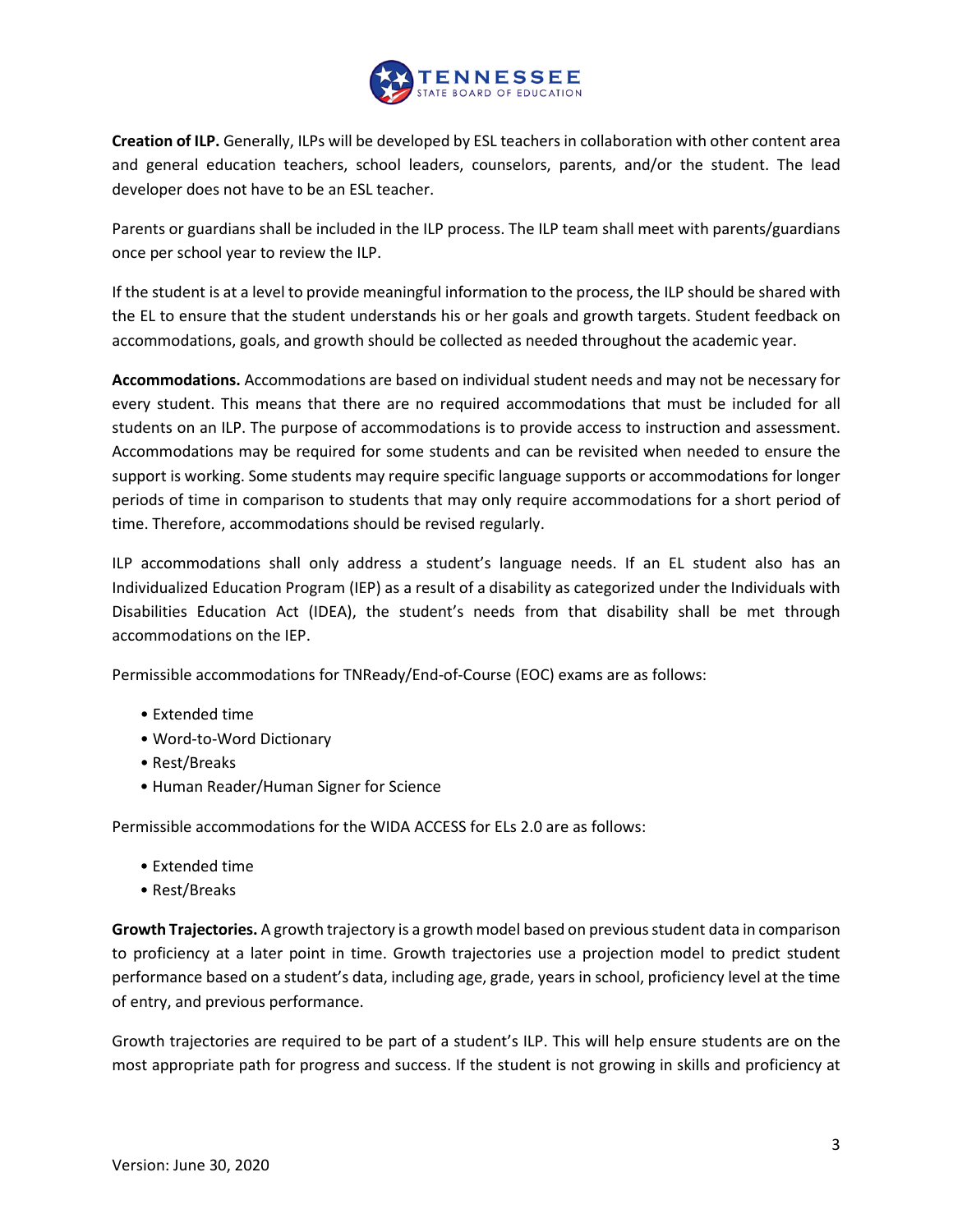

the expected rate, teachers should adjust the ILP to include a different approach to learning and skill development in English language development.

<span id="page-3-0"></span>**Fidelity.** To ensure accommodations are being utilized appropriately, schools must have a plan to ensure fidelity. Fidelity can take place in various forms, such as classroom observations, lesson planning, scheduling support for teachers that are new to using specific accommodations, teacher modeling of best practice during staff professional development opportunities, and ongoing check-ins. Accommodations and language supports that are used for assessments should be used in the classroom setting throughout the year.

<span id="page-3-1"></span>**Records.** The school shall maintain at least one (1) hard copy and one (1) electronic copy of each ILP. The hard copy shall be placed in each EL student's cumulative record and the electronic copy shall be uploaded as an attachment to the student's record in the State Board's student information system.

#### <span id="page-3-2"></span>**LEA Responsibilities**

<span id="page-3-3"></span>**Monitoring.** The State Board shall monitor compliance annually through an audit of randomly selected student files to ensure schools maintain the proper documentation. ILPs will be checked in the State Board's student information system on the thirty-first school day of every school year, or the first day of the second grading period of every year. Additionally, the State Board will monitor at least two (2) randomly selected student EL files during an annual on-site visit. If proper documentation is not maintained, the State Board shall notify the appropriate parties utilizing the [Missing ILP Documentation](#page-10-0)  [Memo.](#page-10-0)

The State Board shall maintain documentation of ILP monitoring, including the date the monitoring occurred, the number of files monitored, and whether a missing documentation memo was sent to the school ESL coordinator as a result of the monitoring.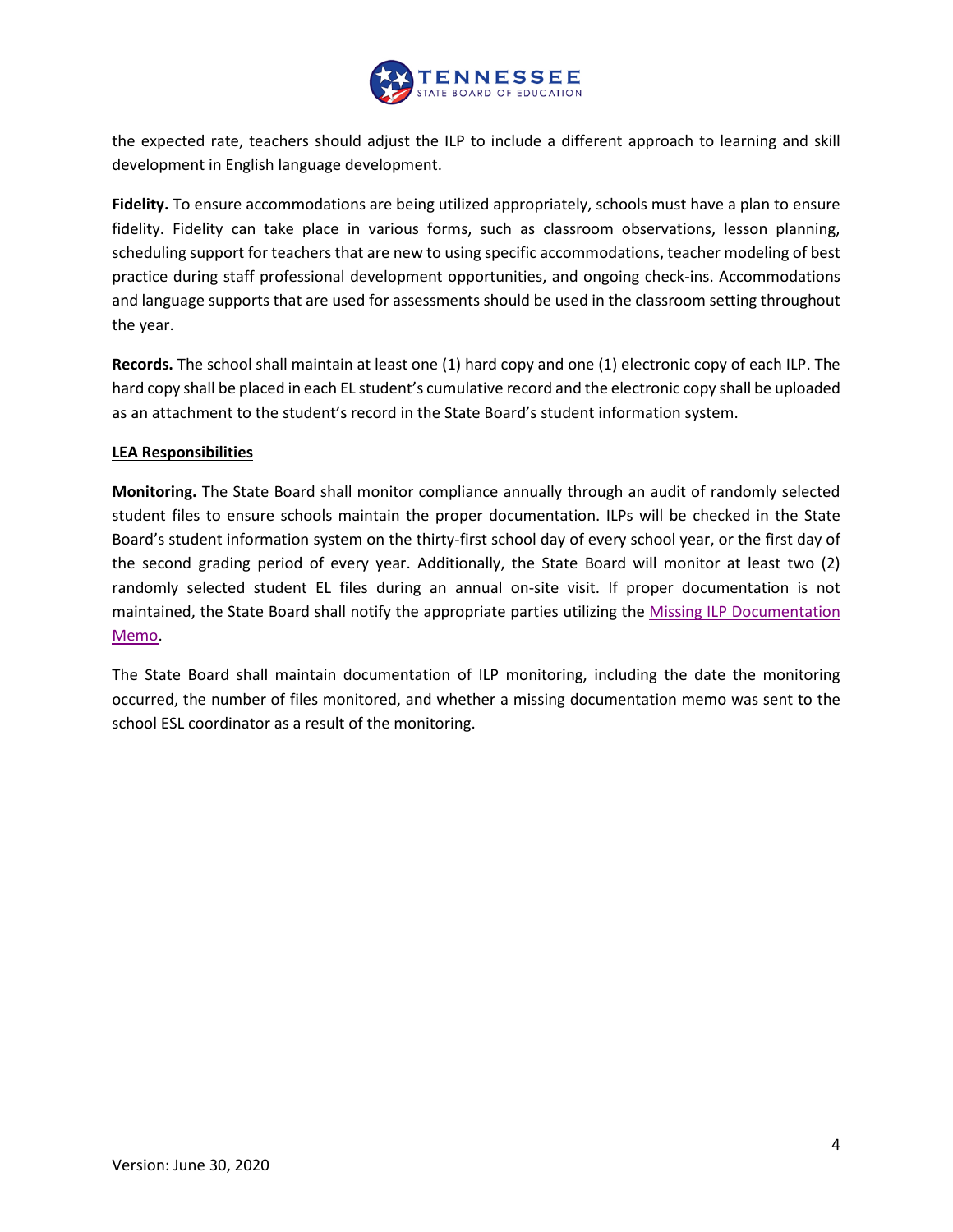

# **Forms and Appendices**

<span id="page-4-0"></span>The following forms and appendices are included to supplement these procedures:

- [ILP Template](#page-5-0) *recommended*
- [Missing ILP Documentation Memo](#page-10-0) *required, if applicable*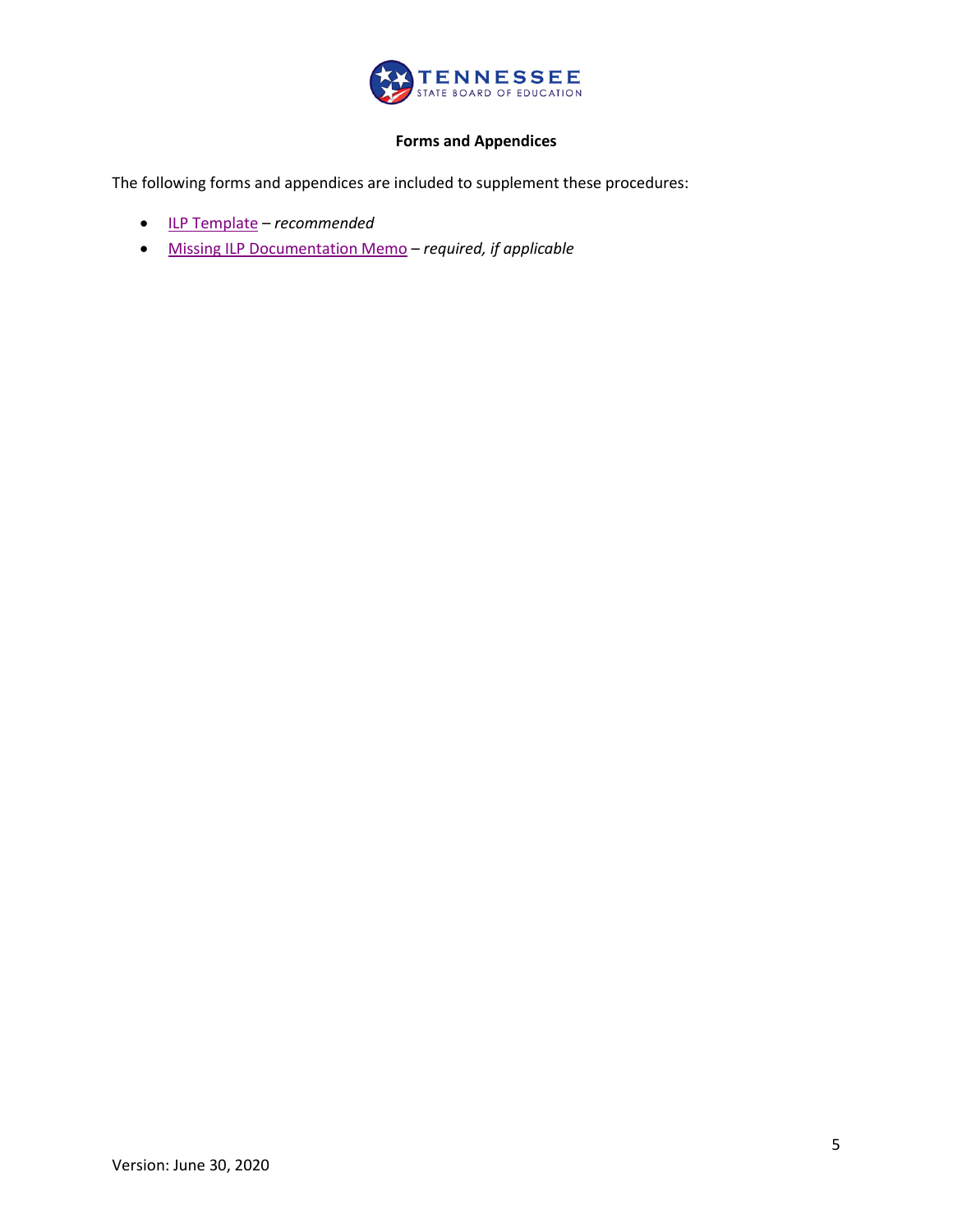

## **Individual Learning Plan Template**

## **Individual Learning Plan**

<span id="page-5-0"></span>

| <b>Student Name</b>                     |                                                 | TN ID |                      |                           |       |  |
|-----------------------------------------|-------------------------------------------------|-------|----------------------|---------------------------|-------|--|
| <b>Student Birthdate</b>                |                                                 | Age   |                      | Gender                    |       |  |
| <b>Birth Country</b>                    | Home                                            |       |                      | Language                  |       |  |
| <b>School</b>                           |                                                 |       |                      |                           | Grade |  |
| <b>District</b>                         |                                                 |       |                      | <b>Date 1st US School</b> |       |  |
| <b>Parent waived</b><br>services? (Y/N) | <b>Waived services form</b><br>signed? (Y/N/NA) |       | HLS Completed? (Y/N) |                           |       |  |

# WIDA Assessments

| <b>Test</b> | Year |                  |                 |                | <b>Performance Level</b> |      |          |                      |           |
|-------------|------|------------------|-----------------|----------------|--------------------------|------|----------|----------------------|-----------|
|             |      | <b>Listening</b> | <b>Speaking</b> | <b>Reading</b> | <b>Writing</b>           | Oral | Literacy | <b>Comprehension</b> | Composite |
|             |      |                  |                 |                |                          |      |          |                      |           |
|             |      |                  |                 |                |                          |      |          |                      |           |
|             |      |                  |                 |                |                          |      |          |                      |           |
|             |      |                  |                 |                |                          |      |          |                      |           |

# Student Growth Trajectory

# **Accountability**

| 2016-17 WIDA<br><b>Composite Score</b> | <b>Growth Standard</b> | <b>Expected Current</b><br><b>Year Score to Meet</b><br><b>One Year Growth</b><br><b>Standard</b> | <b>Expected Current</b><br><b>Year Score to Meet</b><br><b>Two Year Growth</b><br><b>Standard</b> |
|----------------------------------------|------------------------|---------------------------------------------------------------------------------------------------|---------------------------------------------------------------------------------------------------|
|                                        |                        |                                                                                                   |                                                                                                   |

Recently Arrived English Learner

□ Long-Term English Learner

 $\Box$  Special Education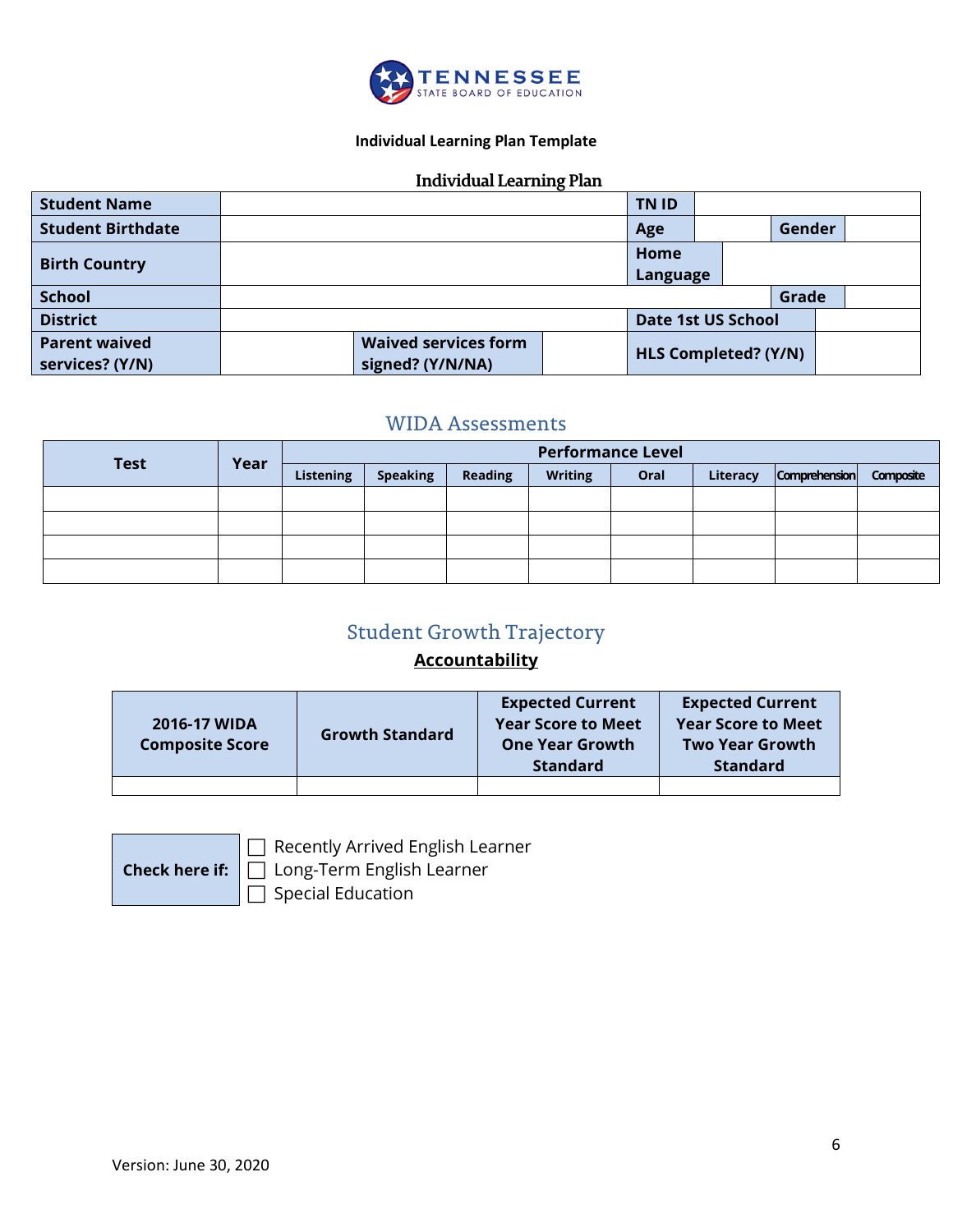

#### **Can Do Descriptors**

Please note the Can Do Descriptor for each level and domain.

| At this level, you can expect the student will be able to |  |  |  |  |
|-----------------------------------------------------------|--|--|--|--|
| <b>Listening</b>                                          |  |  |  |  |
| <b>Speaking</b>                                           |  |  |  |  |
| <b>Reading</b>                                            |  |  |  |  |
| <b>Writing</b>                                            |  |  |  |  |

# Learning Improvement Goals

When developing goals, consider the Can Do Descriptors for the subsequent level in each domain.

| <b>Listening</b> |  |
|------------------|--|
| <b>Speaking</b>  |  |
| <b>Reading</b>   |  |
| <b>Writing</b>   |  |

# Observed Learning Outcomes

Please provide specific observed outcomes using quantifiable information where possible.

| Listening                           |  |
|-------------------------------------|--|
| $\overline{\phantom{a}}$ Speaking   |  |
| Reading<br>$\overline{\phantom{a}}$ |  |
| Writing                             |  |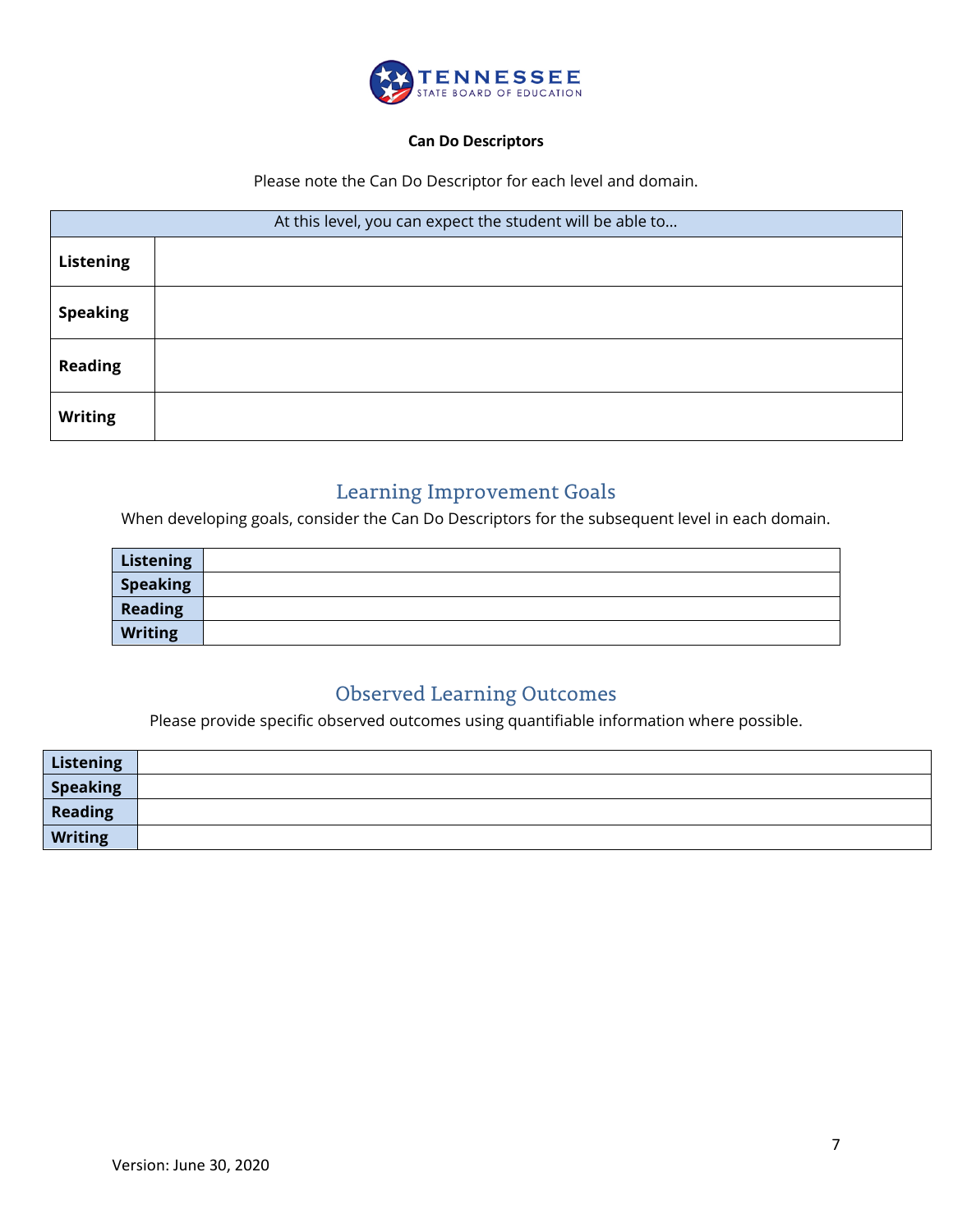

# Accommodations

#### Check the box for each accommodation used/needed.

| <b>Instruction</b>                                       |  |  |  |  |
|----------------------------------------------------------|--|--|--|--|
| Visuals (pictures, charts, graphs, etc.)                 |  |  |  |  |
| Word-to-word dictionaries                                |  |  |  |  |
| <b>Bilingual dictionaries</b>                            |  |  |  |  |
| Graphic organizers                                       |  |  |  |  |
| Colored screens, changing font, changing text size, etc. |  |  |  |  |
| Read aloud (assignments)                                 |  |  |  |  |
| Extended time                                            |  |  |  |  |
| Rewording/simplification of instructions                 |  |  |  |  |
| Frequent and multiple checks for understanding           |  |  |  |  |
| Other:                                                   |  |  |  |  |

| <b>Environment &amp; Setting</b>                                                   |  |  |  |  |
|------------------------------------------------------------------------------------|--|--|--|--|
| Cooperative learning groups                                                        |  |  |  |  |
| Proximity to teacher, white/interactive board, charts, posters, etc.               |  |  |  |  |
| Same language peers (if available), peer pairing, cooperative learning arrangement |  |  |  |  |
| Other:                                                                             |  |  |  |  |

| <b>Formative Assessments</b>                             |  |  |  |
|----------------------------------------------------------|--|--|--|
| Read aloud items and choices (not ELA/social studies)    |  |  |  |
| Extended time                                            |  |  |  |
| Word-to-word dictionary                                  |  |  |  |
| Alternate format (visual cues, oral Q&A, etc.)           |  |  |  |
| Colored screens, changing font, changing text size, etc. |  |  |  |
| Other:                                                   |  |  |  |

| <b>Summative Assessments</b>                                    |  |  |  |
|-----------------------------------------------------------------|--|--|--|
| Read aloud science, math, and social studies items and choices* |  |  |  |
| Extended time                                                   |  |  |  |
| Word-to-word dictionary*                                        |  |  |  |
| Rest breaks                                                     |  |  |  |
| Unique Accommodation Request                                    |  |  |  |
| $*$ not allowed an $MIDA$ ACCECC                                |  |  |  |

**\*** *not allowed on WIDA ACCESS*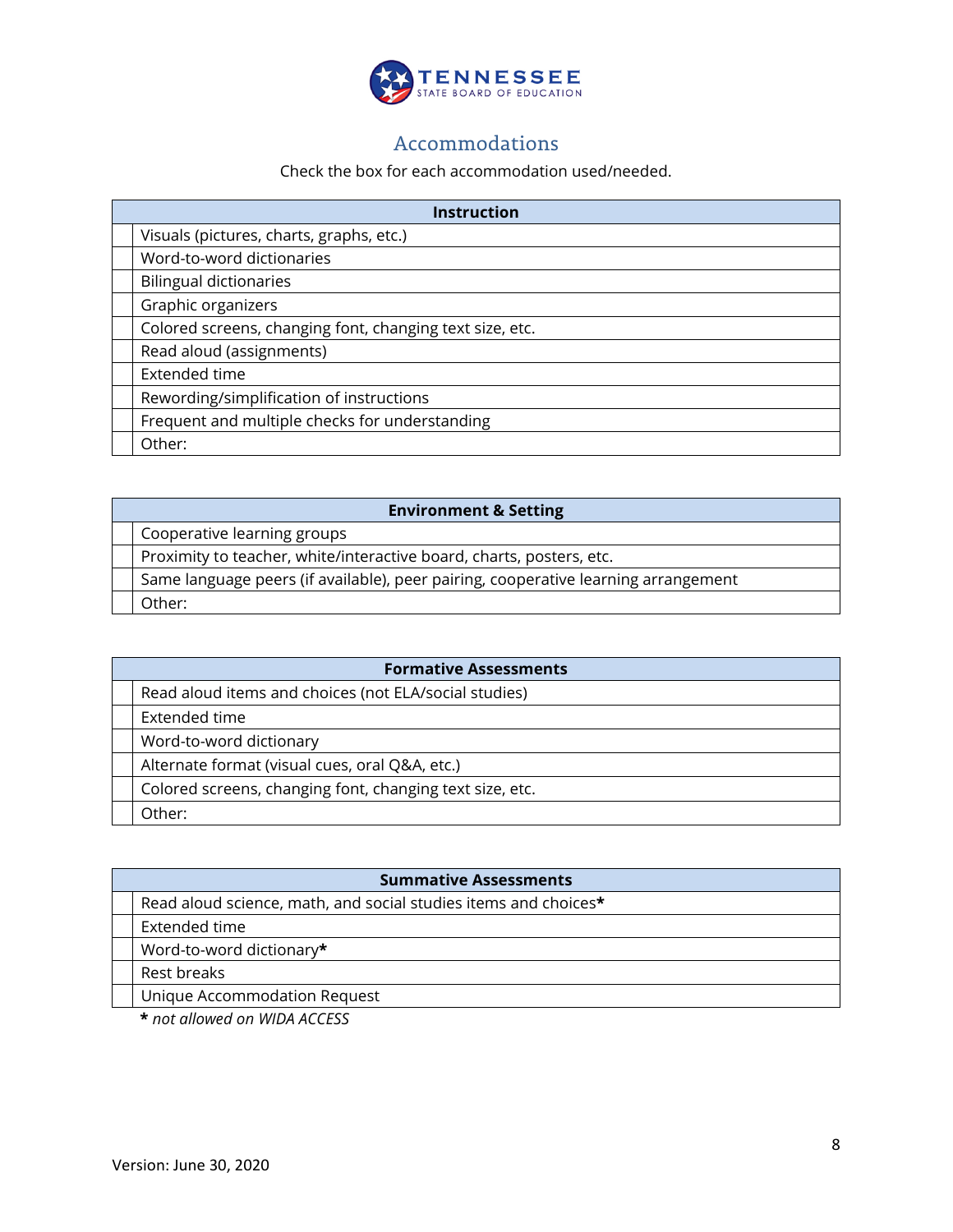

# **Weekly English Language Services**

| <b>Type of Service</b> | <b>Number of Days</b> | <b>Time Per Day</b> |
|------------------------|-----------------------|---------------------|
|                        |                       |                     |
|                        |                       |                     |

# **Comments**

While there is no specific requirement, please provide comments at least once per grading period.

| <b>Teacher Comments</b> |             |             |                    |  |  |
|-------------------------|-------------|-------------|--------------------|--|--|
| <b>1st Quarter</b>      | 2nd Quarter | 3rd Quarter | <b>4th Quarter</b> |  |  |
|                         |             |             |                    |  |  |
|                         |             |             |                    |  |  |
|                         |             |             |                    |  |  |
|                         |             |             |                    |  |  |
|                         |             |             |                    |  |  |
|                         |             |             |                    |  |  |
|                         |             |             |                    |  |  |
|                         |             |             |                    |  |  |
|                         |             |             |                    |  |  |
|                         |             |             |                    |  |  |

| <b>Parent Comments</b> |             |             |                    |  |  |
|------------------------|-------------|-------------|--------------------|--|--|
| <b>1st Quarter</b>     | 2nd Quarter | 3rd Quarter | <b>4th Quarter</b> |  |  |
|                        |             |             |                    |  |  |
|                        |             |             |                    |  |  |
|                        |             |             |                    |  |  |
|                        |             |             |                    |  |  |
|                        |             |             |                    |  |  |
|                        |             |             |                    |  |  |
|                        |             |             |                    |  |  |
|                        |             |             |                    |  |  |
|                        |             |             |                    |  |  |
|                        |             |             |                    |  |  |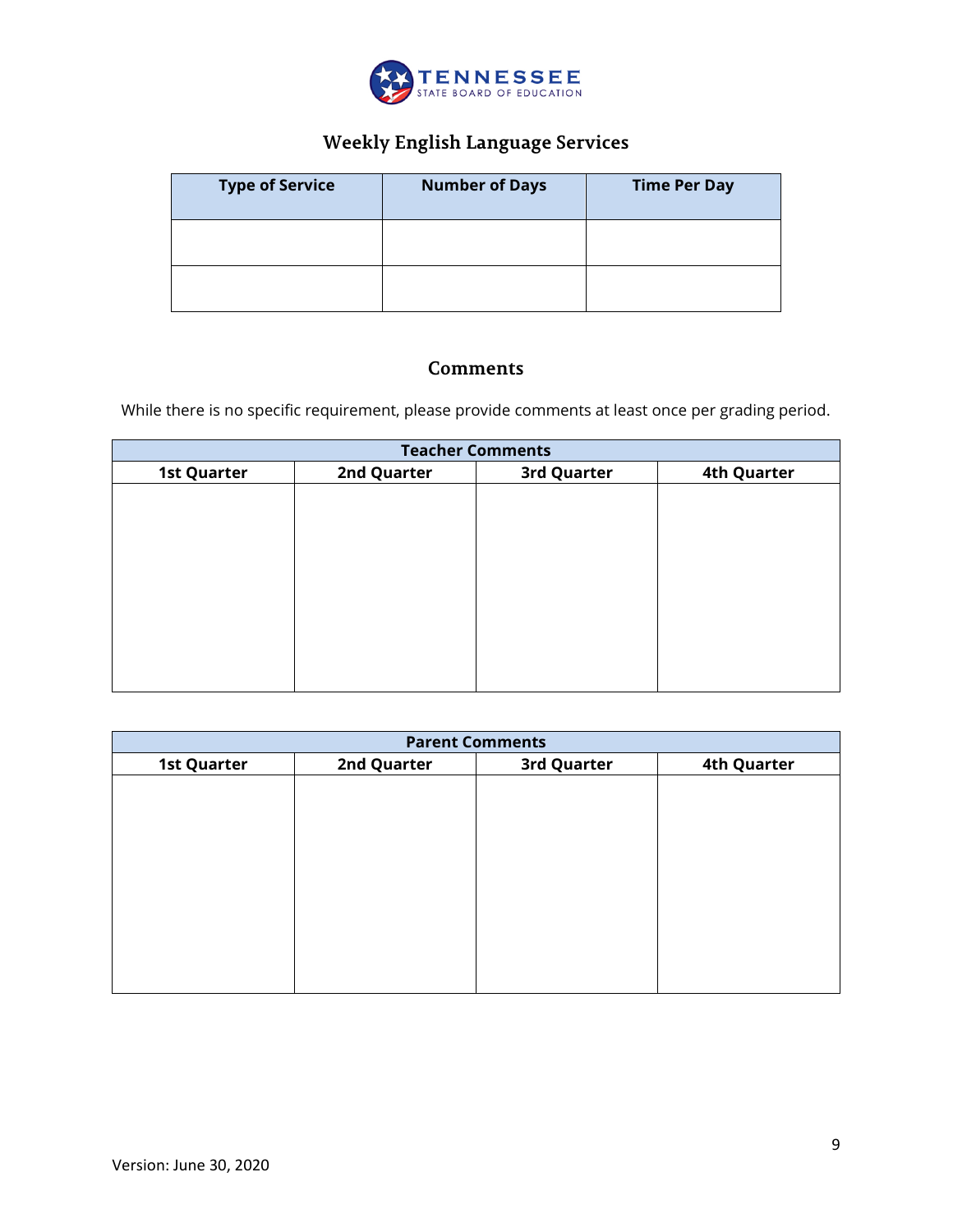

| <b>Student Comments</b> |             |             |                    |  |  |
|-------------------------|-------------|-------------|--------------------|--|--|
| <b>1st Quarter</b>      | 2nd Quarter | 3rd Quarter | <b>4th Quarter</b> |  |  |
|                         |             |             |                    |  |  |
|                         |             |             |                    |  |  |
|                         |             |             |                    |  |  |
|                         |             |             |                    |  |  |
|                         |             |             |                    |  |  |
|                         |             |             |                    |  |  |
|                         |             |             |                    |  |  |
|                         |             |             |                    |  |  |
|                         |             |             |                    |  |  |